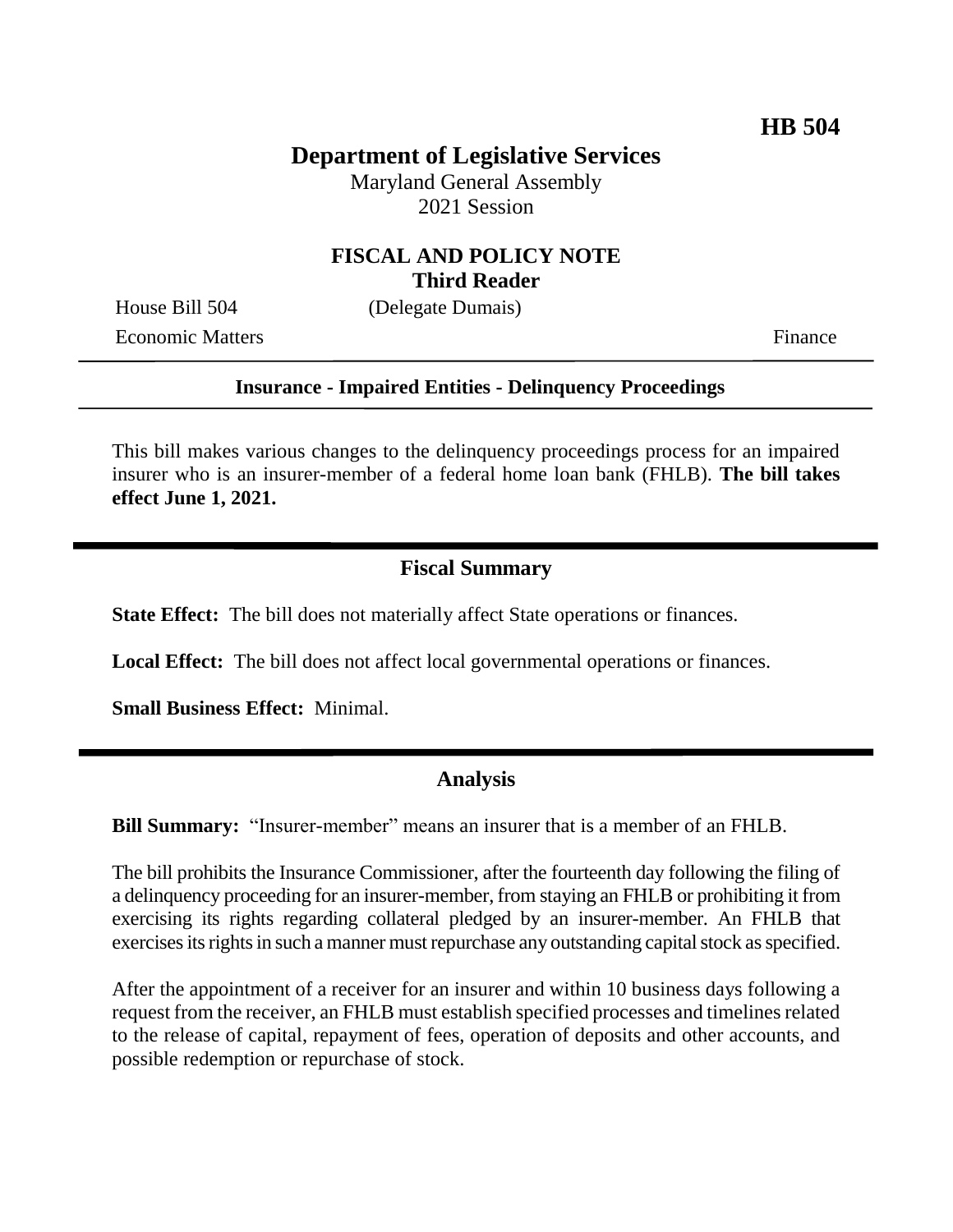If requested by the receiver for an insurer-member, the FHLB must provide any options available to the insurer-member to renew or restructure a loan as specified. The receiver for an insurer-member may not void any transfer of, or any obligation to transfer, money or any other property arising under or in connection with (1) an FHLB security agreement; (2) a pledge, a security, collateral, or a guarantee agreement; or (3) any other similar arrangement or credit enhancement. The receiver may void a transfer if the transfer was made with intent to hinder, delay, or defraud the insurer-member, the receiver, or existing or future creditors.

The bill does not affect a receiver's rights related to advances to an insurer-member in delinquency proceedings under federal law.

**Current Law:** As the primary regulator of the insurance industry in the State, the Maryland Insurance Administration (MIA) performs actuarial evaluations, financial audits, financial examinations, and market conduct examinations to ensure that insurers remain financially solvent and comply with State laws. Depending on numerous factors, including the size of an insurer and the type of insurance it sells, an insurer domiciled in the State is required to maintain specified reserves and capital assets based on the premiums it collects and its outstanding policies, contracts, annuities, and benefit agreements.

MIA is authorized to require an insurer to take certain actions when it determines that the insurer's finances are at risk. For example, if the Insurance Commissioner determines that an insurer is in a financially hazardous condition, it may require the insurer to reduce its liability through reinsurance; the reduction, suspension, or limitation of business being accepted or renewed; or the adoption of certain governance policies. Under some circumstances, MIA is authorized to apply to the court for an order that conserves, rehabilitates, or liquidates and dissolves an insurer.

# **Additional Information**

**Prior Introductions:** HB 782 of 2017, a similar bill, received a hearing in the House Economic Matters Committee, but no further action was taken. Its cross file, SB 402 of 2017, received a hearing in the Senate Finance Committee, but no further action was taken.

**Cross File:** SB 458 (Senator Feldman) - Finance.

**Information Source(s):** Maryland Insurance Administration; Judiciary (Administrative Office of the Courts); Department of Legislative Services